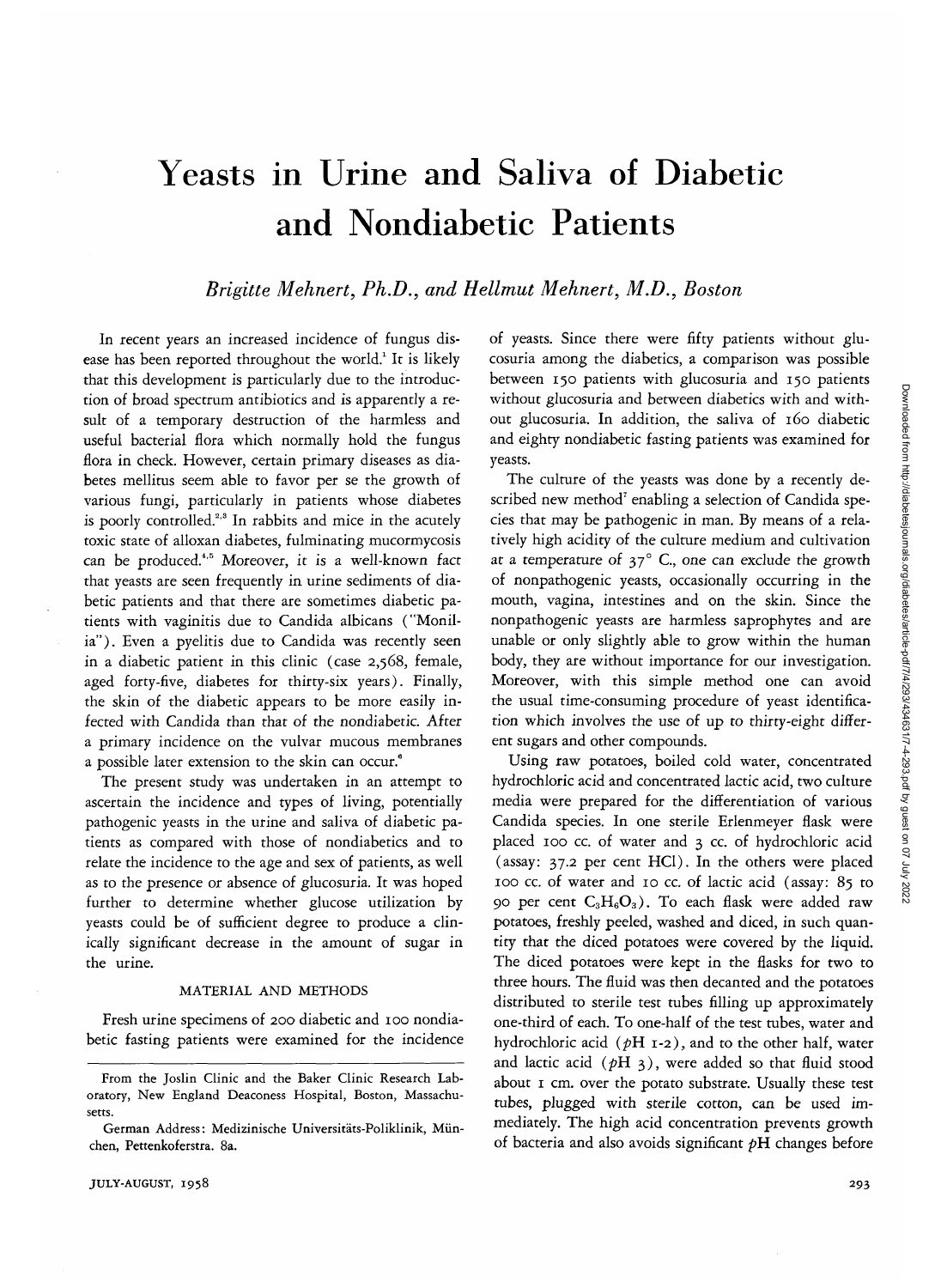the inoculation as well as during the cultivation at 37° C. However, to exclude any possibility of contamination, the test tubes were placed in an incubator at 37° C. before the inoculation in order to detect and eliminate any whose fluid showed turbidity in forty-eight hours.

In the examination of saliva for yeasts, a large drop of each sample was placed into each of two potato-containing test tubes, one containing hydrochloric acid, the other lactic acid. In the urine studies, 1.0 cc. and 0.1 cc. respectively of each specimen were in the same way put in the potato-containing test tubes, one with hydrochloric acid and the other with lactic acid. A microscopic examination of the sediment was done with all urine specimens for later comparison with the culture results. The incubated test tubes were checked macroscopically and microscopically after two days' incubation at  $37^\circ$  C. Growth of yeasts is macroscopically shown by a homogenous turbidity of the liquid medium as opposed to occasional flocculation due to saliva particles or lactic acid. Particular points regarding the identification of the yeasts can be seen in table 1. In cases of positive urine cultures, a "clean" voided specimen was obtained a few days later. With those specimens the same examination for yeasts was done.

To determine the glucose consumption of yeasts in urine containing glucose, 4 cc. of diabetic urine or normal urine (to which glucose was added in different concentrations) were inoculated with 1 cc. of a culture suspension *(pH* 3) of Candida albicans (density 97:3) in water and lactic acid. After twenty-four hours at room temperature, Benedict's test<sup>8</sup> and the di-nitro-salicylate method<sup>9</sup> were carried out both with these urine specimens and with control urine specimens, not inoculated with yeast.

# RESULTS

No significant difference was found in the incidence of yeasts in the saliva of diabetics and that of nondiabetics. In almost one-half of all patients, yeasts—mostly Candida albicans—were found independent of the age and sex of the patients and the type or degree of diabetes (figure 1), Similar results in nondiabetics have been obtained by other workers.<sup>10,11,12,13</sup>

However, there was a clear-cut difference in the incidence of yeasts in the urine of diabetic and nondiabetic patients. On the other hand, this difference held only between nondiabetics and those diabetics with glucosuria (figures 2, 3 and 4). Patients with well-controlled dia-

|                          |                  | Growth of yeasts at $37^{\circ}$ C.                                                                                |                                                                                                                                      |  |  |  |  |
|--------------------------|------------------|--------------------------------------------------------------------------------------------------------------------|--------------------------------------------------------------------------------------------------------------------------------------|--|--|--|--|
|                          |                  | Evaluation of Growth                                                                                               |                                                                                                                                      |  |  |  |  |
| <b>Species</b>           |                  | In potato substrate<br>with hydrochloric acid<br>$(pH 1-2)$                                                        | In potato substrate<br>with lactic acid<br>(pH <sub>3</sub> )                                                                        |  |  |  |  |
| Candida albicans*        | Macroscopically: | Positive                                                                                                           | Positive<br>No film on the surface. No film on the surface. Only a ring appears.                                                     |  |  |  |  |
|                          | Microscopically: | Round or short oval budding cells occurring singly, in pairs or clusters.<br>Usually a pseudomycelium is produced. |                                                                                                                                      |  |  |  |  |
| Candida krusei           | Macroscopically: | No growth                                                                                                          | Positive<br>A thin, dull, creeping film is formed on the<br>surface.                                                                 |  |  |  |  |
|                          | Microscopically: |                                                                                                                    | Usually elongate or less commonly, short<br>oval cells occur singly, in pairs or chains.<br>Occasionally pseudomycelium is produced. |  |  |  |  |
| Candida tropicalis       | Macroscopically: | No growth                                                                                                          | Positive                                                                                                                             |  |  |  |  |
| Candida pseudotropicalis |                  |                                                                                                                    | No film on the surface. Occasionally a ring<br>is observed.                                                                          |  |  |  |  |
| Candida utilis           |                  |                                                                                                                    |                                                                                                                                      |  |  |  |  |
| Candida parapsilosis     | Microscopically: |                                                                                                                    | Short oval to oval budding cells, mostly in<br>clusters. Sometimes pseudomycelium.                                                   |  |  |  |  |

TABLE 1

\* Torulopsis glabrata also grows in HC1. However, it does not form a pseudomycelium and shows a smaller size of cells. This species was not found in the present study.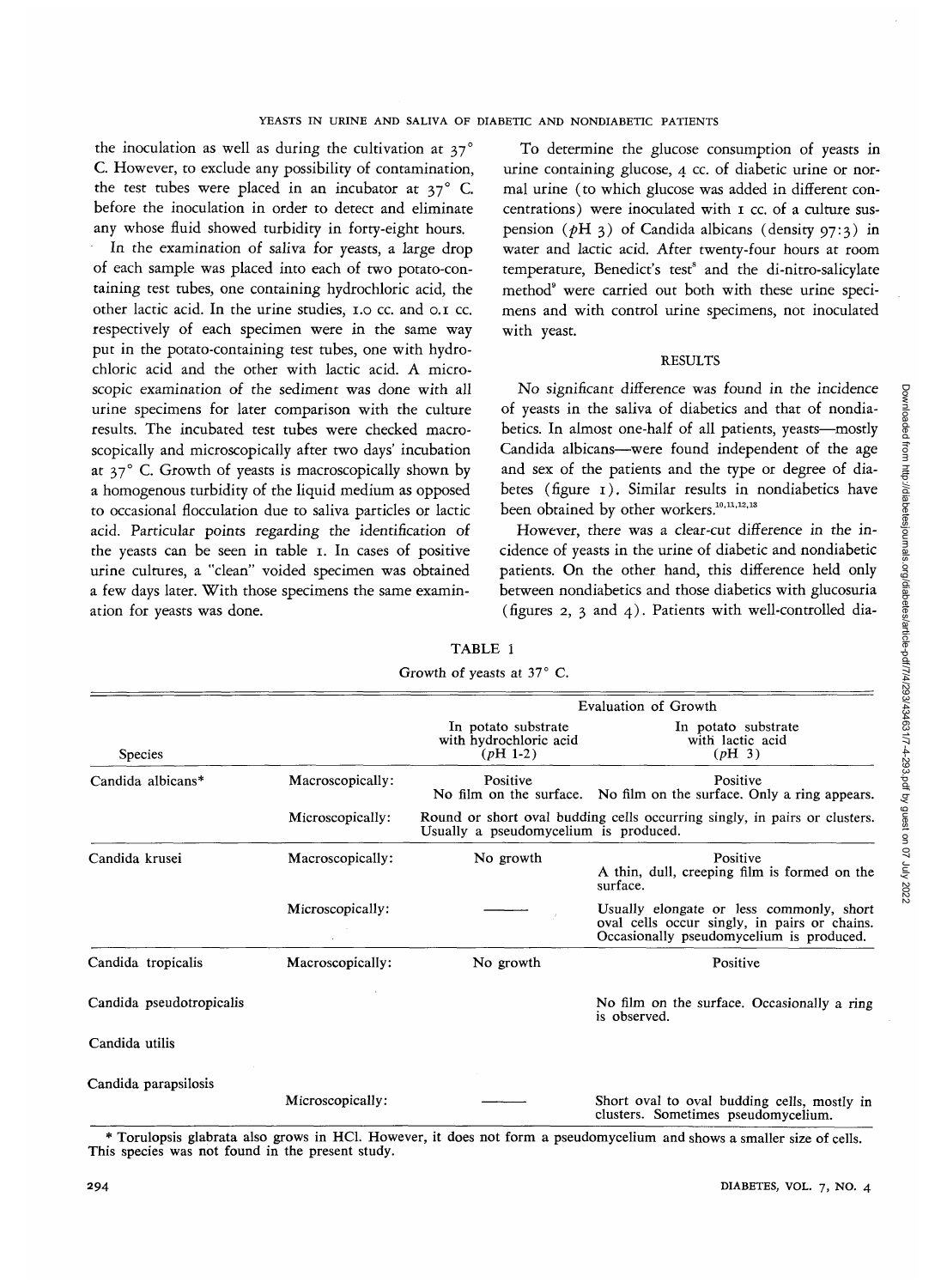| AGE, SEX                |                                                | INCIDENCE OF<br>YEASTS IN SALIVA<br>OF NONDIABETICS |                 | GOOD CONTROL<br>(no glucosuria) | <b>FAIR CONTROL</b><br>(intermittent glucosuria) |                                       | INCIDENCE OF YEASTS IN SALIVA OF DIABETICS<br>POOR CONTROL<br>(constant glucosuria) |             |
|-------------------------|------------------------------------------------|-----------------------------------------------------|-----------------|---------------------------------|--------------------------------------------------|---------------------------------------|-------------------------------------------------------------------------------------|-------------|
| Female<br>Over 45       | , , , , ,<br>,,,,,<br>, , , , ,<br>$^{\prime}$ | 44444<br>ΔΔΔΔΛ<br><b>AA000</b><br>α                 | 1111            | 00000<br>00D                    | ,,,,,<br>11111<br>$\epsilon$                     | <b>AAAAA</b><br><b>A0000</b><br>0.000 | ,,,,,<br>$\cdots$                                                                   | ΔΔΔΔ        |
| Maie                    | ,,,,,<br>11111<br>$\epsilon$                   | ΔΔΔΔΔ<br>44444<br><b>DO</b>                         | 1.1.1.1<br>1111 | <b>AA00</b>                     | , , , , ,<br>11111<br>, , , ,                    | 44444<br>6444                         | $\epsilon$                                                                          | ΔΔΔ         |
| Female                  | 1.1.1.1<br>1111                                | ΔΔ                                                  | ,               | $\bullet$                       | 11111<br>$\epsilon$                              | 44444<br>$\ddot{\phantom{0}}$         |                                                                                     | $\bullet$   |
| $21 - 45$<br>Male       | $\lambda$                                      | ΔΔΔ00<br>o                                          |                 | $^{\circ}$                      | 1111                                             | 44400<br>$^{\circ}$                   | $^{\prime}$                                                                         | <b>4400</b> |
| Female                  | $\overline{111}$                               | $\bullet$                                           | 111             |                                 | 1111                                             | $\Delta$ oo.                          | ,,,,,                                                                               | ΔΔΔΔ        |
| $\circ$ -<br>20<br>Male |                                                | ۵                                                   |                 | 7                               | .                                                | <b>AA000</b>                          | 111                                                                                 |             |

/ No yeasts  $\Delta$  C. albicons

o C.tropicalis, pseudotropicalis, utilis or parapsilosis

**Q** C krusei

FIG. I. Incidence of yeasts in saliva.

| AGE, SEX                                                                            | INCIDENCE OF<br>YEASTS IN URINE<br>OF NONDIABETICS          | (no glucosuria)                  | INCIDENCE OF YEASTS IN URINE OF DIABETICS<br>GOOD CONTROL I FAIR CONTROL<br>(Intermittent glucosuria) (constant glucosuria) | POOR CONTROL          |  |
|-------------------------------------------------------------------------------------|-------------------------------------------------------------|----------------------------------|-----------------------------------------------------------------------------------------------------------------------------|-----------------------|--|
| Female<br>Over 45                                                                   | ,,,,,<br><b>AAA A A</b><br>,,,,,<br>11111<br>11111<br>,,,,, | ΔΔ<br>,,,,,<br>,,,,,             | <b>AAAAA</b><br>,,,,,<br>,,,,,<br><b>AA+++</b><br>,,,,,<br>00D<br>,,,,                                                      | 44444<br>11111<br>,,, |  |
| Male                                                                                | ,,,,,<br>▲<br>, , , , ,<br>11111<br>,,,,,<br>, , , ,        | ,,,,,<br>,,,,,<br>,,,,,<br>,,,,, | ,,,,,<br><b>AAAA0</b><br>,,,,,<br>,,,,,<br>,,,,,<br>$^{\prime}$                                                             | ,,,<br>.              |  |
| Female<br>$21 - 45$                                                                 | ,,,,,<br><b>AA o</b><br>$\cdots$                            | .                                | ,,,,,<br><b>AAAAA</b><br><b>AA+0</b>                                                                                        | ,                     |  |
| Maie                                                                                | ,,,,,<br>, , , ,                                            | ,,,,                             | ,,,,,<br>Δ٥<br>,,,,                                                                                                         | ,,,,,<br>ه ه<br>.     |  |
| Female<br>$0 - 20$                                                                  | ,,,,,<br>А<br>,,,,,                                         | $\cdot$                          | <b>AA</b> ***<br>                                                                                                           | ,,,,,<br><b>AAAA</b>  |  |
| Male                                                                                | ,,,,,<br>.                                                  | ٠                                | ,,,,,<br>$^{\prime\prime\prime}$                                                                                            | ,,,,,                 |  |
| / No yeasts<br>Δ C.albicans: small amounts (growth only if 1.0 cc urine inoculated) |                                                             |                                  |                                                                                                                             |                       |  |

A C.albicans; larger amounts (growth also if O I cc. inaculated)

FIG. 2. Incidence of yeasts in urine.

betes and without glucosuria showed the same incidence of yeasts as nondiabetics and only one-fourth that of patients with glucosuria (figure 4). All yeasts isolated were species of Candida ("Monilia"), preponderantly Candida albicans (figure 2). There was no difference in the incidence of yeasts in diabetics with "fair" control (intermittent glucosuria) and those with "poor" control (constant glucosuria) (figure 2). Apparently the deciding factor favoring the growth of yeasts in urine is glucose alone, independent of its amount. There was also no significant difference in the various age groups. However, female diabetic and nondiabetic patients







Larger amounts of Yeasts



showed yeasts in a distinctly higher percentage than male patients, both diabetic and nondiabetic (figure 5). Examination of "clean" voided specimens (figure 6) yielded confirmation of our results in approximately 80 per cent. Therefore, one may suppose in these cases that yeasts occurred in the bladder as well as in the external urogenital tract. However, using the common

o C.tropicalis, pseudotropicalis, utilis or parapsilosis; small amounts<br>• C.tropicalis, pseudotropicalis, utilis or parapsilosis; larger amounts

<sup>□</sup> C.krusei , small amounts<br>■ C.krusei , larger amounts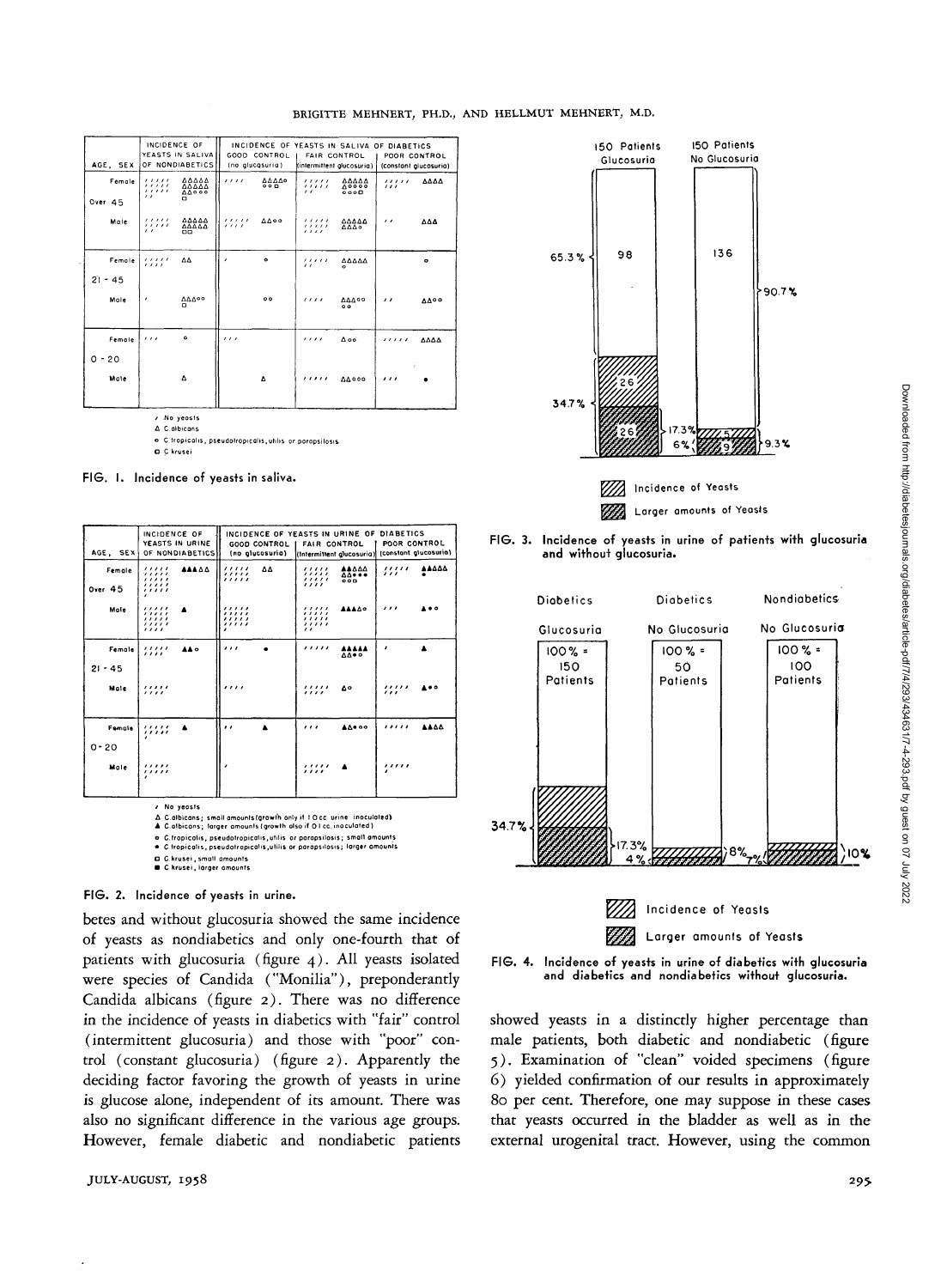#### YEASTS IN URINE AND SALIVA OF DIABETIC AND NONDIABETIC PATIENTS



FIG. 5. Incidence of yeasts in the urine of female and male patients with and without glucosuria.



FIG. 6. Diabetic and nondiabetic urine (ordinarily voided) containing yeasts compared with "clean" voided specimens of the same patients.

microscopical examination of urine sediment, yeasts were recognized in only io per cent of the urine specimens which were later shown on culture to contain yeasts. This finding shows the possibility of overlooking yeasts by

TABLE 2

|  |                                   |  |  |  | Effect of 24-hour growth of Candida albicans on |  |
|--|-----------------------------------|--|--|--|-------------------------------------------------|--|
|  | concentration of glucose in urine |  |  |  |                                                 |  |

| Case | Control urine<br>not inoculated<br>Glucose, per cent | Urine inoculated<br>with Candida<br>Glucose, per cent |
|------|------------------------------------------------------|-------------------------------------------------------|
|      | 1.0                                                  | 0.6                                                   |
|      | 1.9                                                  | 1.4                                                   |
| 3    | 3.4                                                  | 2.8                                                   |
|      | 3.0                                                  | 2.6                                                   |
|      | 0.6                                                  | በ ና                                                   |

The di-nitro-salicylate method (Sumner and Exton) was used. In each case the urine originally contained no yeasts. Starting the test, yeasts were inoculated into one-half of every specimen. These results were confirmed by the Ben-<br>edict's test (no change was shown in the glucose concentra-<br>tion in Case 5).

microscopic examination alone and demonstrates the sensitivity of the culture method used. Among patients in whom no growth of yeasts occurred in the potato substrate, there was no instance in which yeasts were seen in the urine sediment on microscopic examination.

As may be seen in table 2, even at room temperature, Candida may cause a significant loss of glucose from urine. Although the addition of toluene  $(5 \text{ cc. to 2 liters})$ of urine) suppresses the growth of bacteria, it does not prevent the growth of yeasts in urine collected in a large bottle over a twenty-four-hour period at room temperature.

# DISCUSSION

The present study has shown that yeasts are found much more frequently in urine containing glucose, especially in female patients. It is well known that bacterial urogenital infection is also more common in women than in men, due chiefly to Escherichia coli from the feces. The gastrointestinal tract *is* a reservoir for Candida as well." Since yeasts prefer to grow on mucous membranes (e.g., those of the vagina), there seem to be two reasons for the greater incidence of yeasts in the urine of female persons: (1) easier infection of the urogenital tract with yeasts from feces, and (2) favorable conditions for growth of yeasts in the vagina. In diabetic women with glucosuria a third and probably most important factor for better growth is present: glucose in the urine.

With certain types of Candida found in the human body, the degree of fungus concentration is related to pathogenicity.<sup>15</sup> Therefore, in diabetic patients the treatment of vaginitis or other urogenital infections due to Candida requires a rigid control with complete lack of